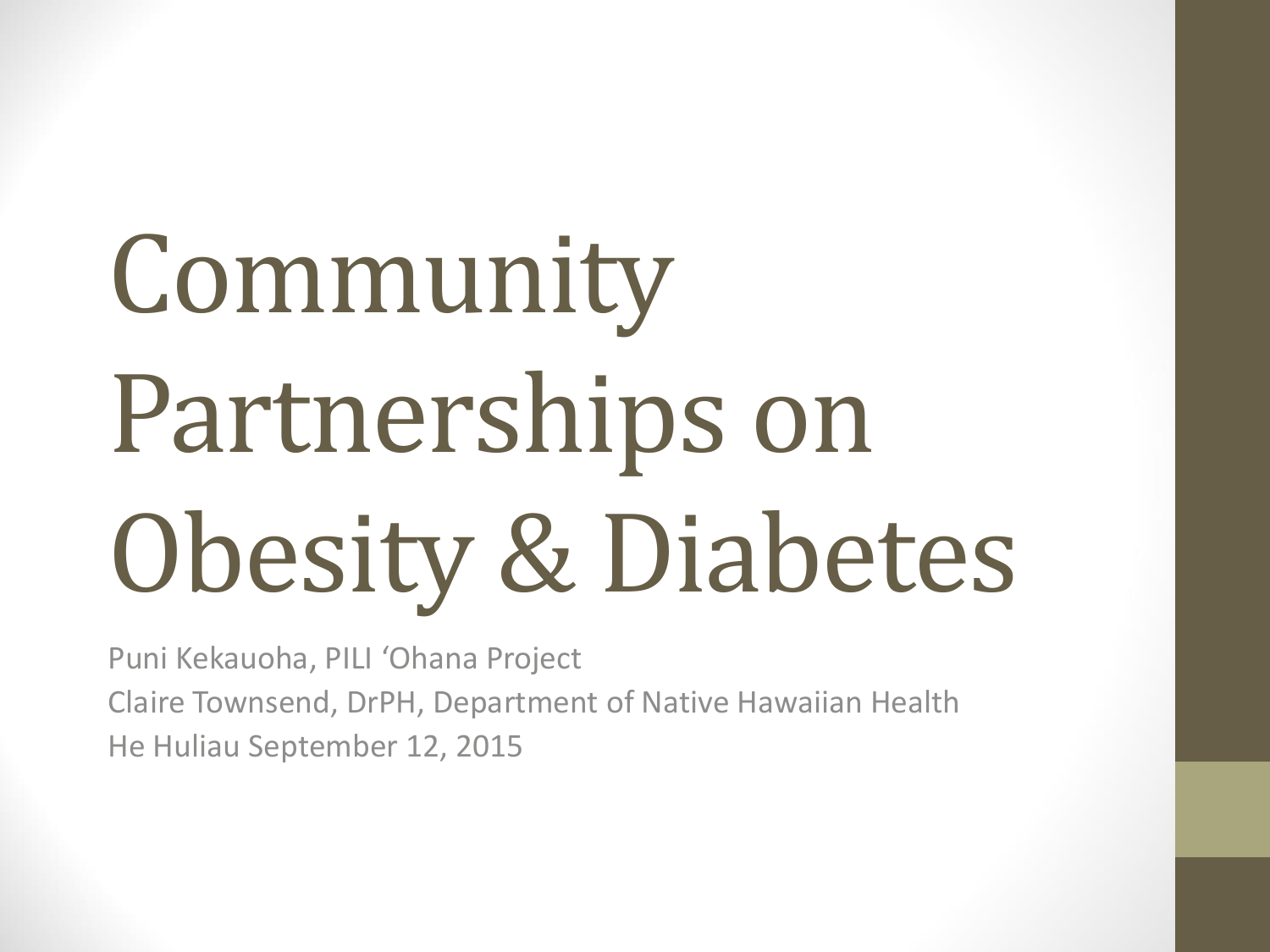#### Community-Based Participatory Research

"Collaborative approach to research that involves all partners in the research process and recognizes the unique strengths that each brings. CBPR begins with a research topic of importance to the community with the aim of combining knowledge and action for social change to improve community health and eliminate health disparities."

W.K. Kellogg Community Scholar's Program (2001)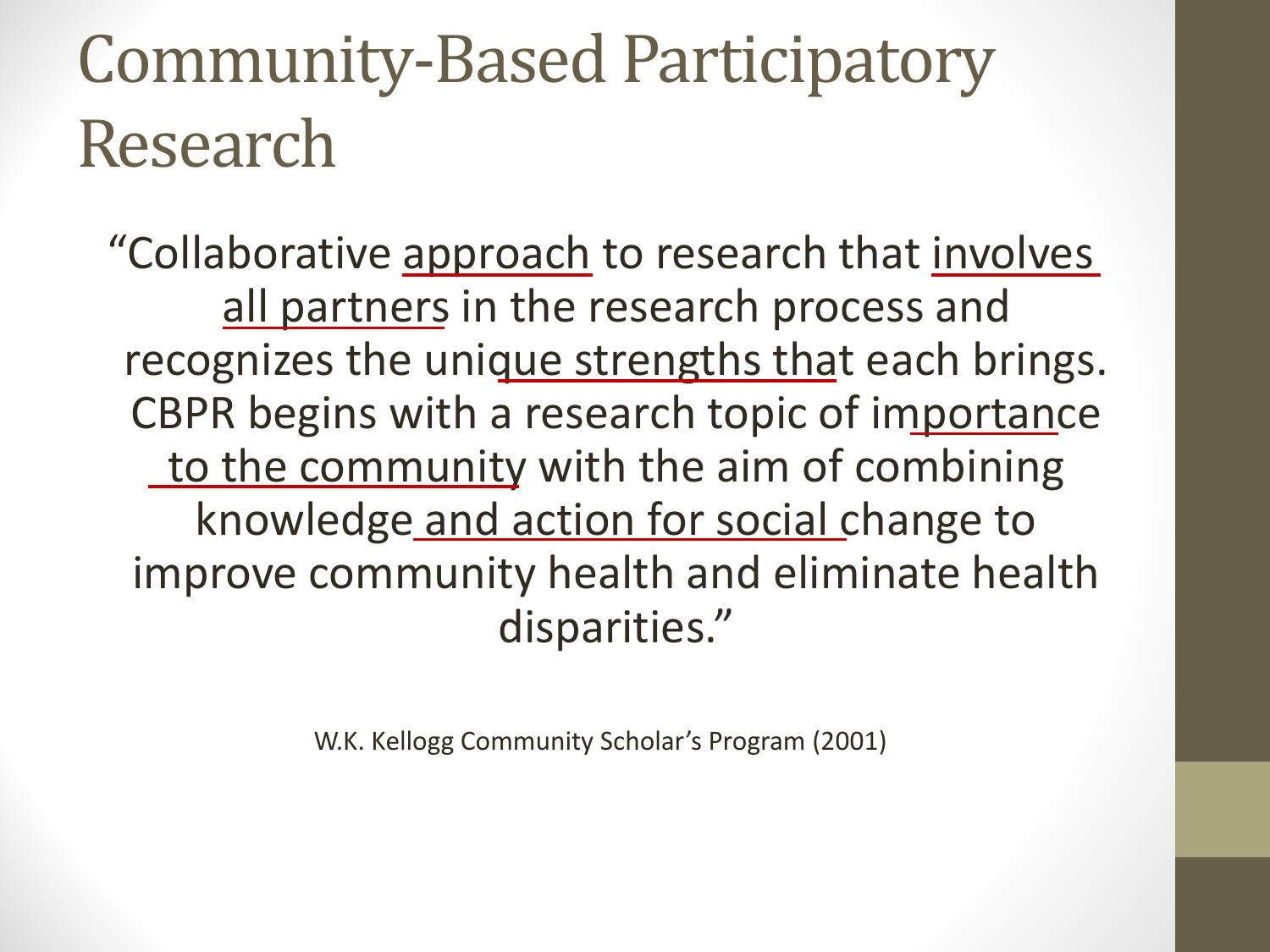### Community Engagement

10 Native Hawaiian and Pacific People Serving **Organizations** 

Community Advisory Board

Partnership for Improving Lifestyle **Interventions** 'Ohana Project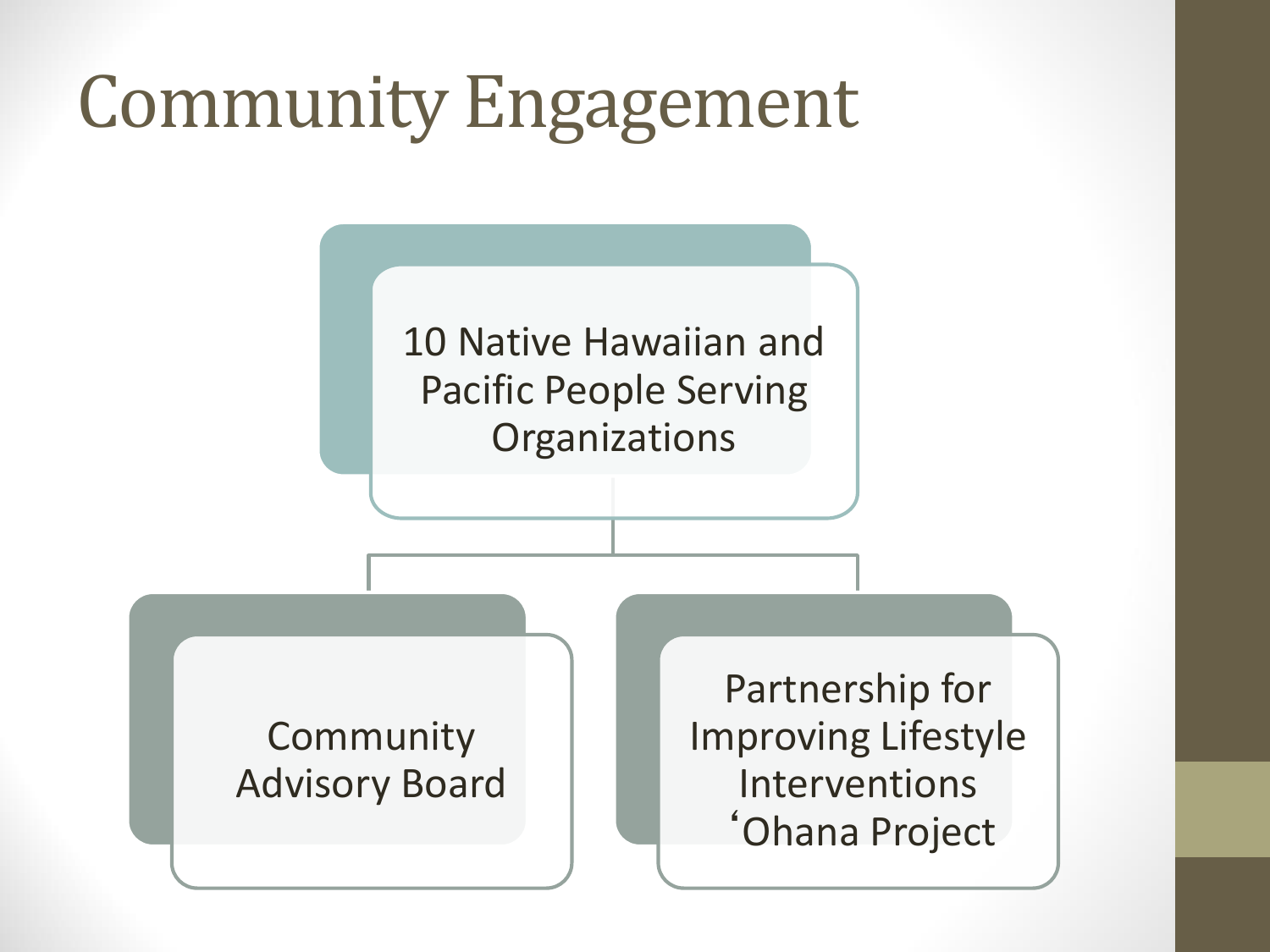# PILI 'Ohana Project





#### Partnership for Improving Lifestyle Intervention

Nacapoy, AH, et. al (2008). Partnerships to address obesity disparities in Hawaii: The PILI 'Ohana Project. *Hawai'i Medical Journal, 67*(9), 237-241.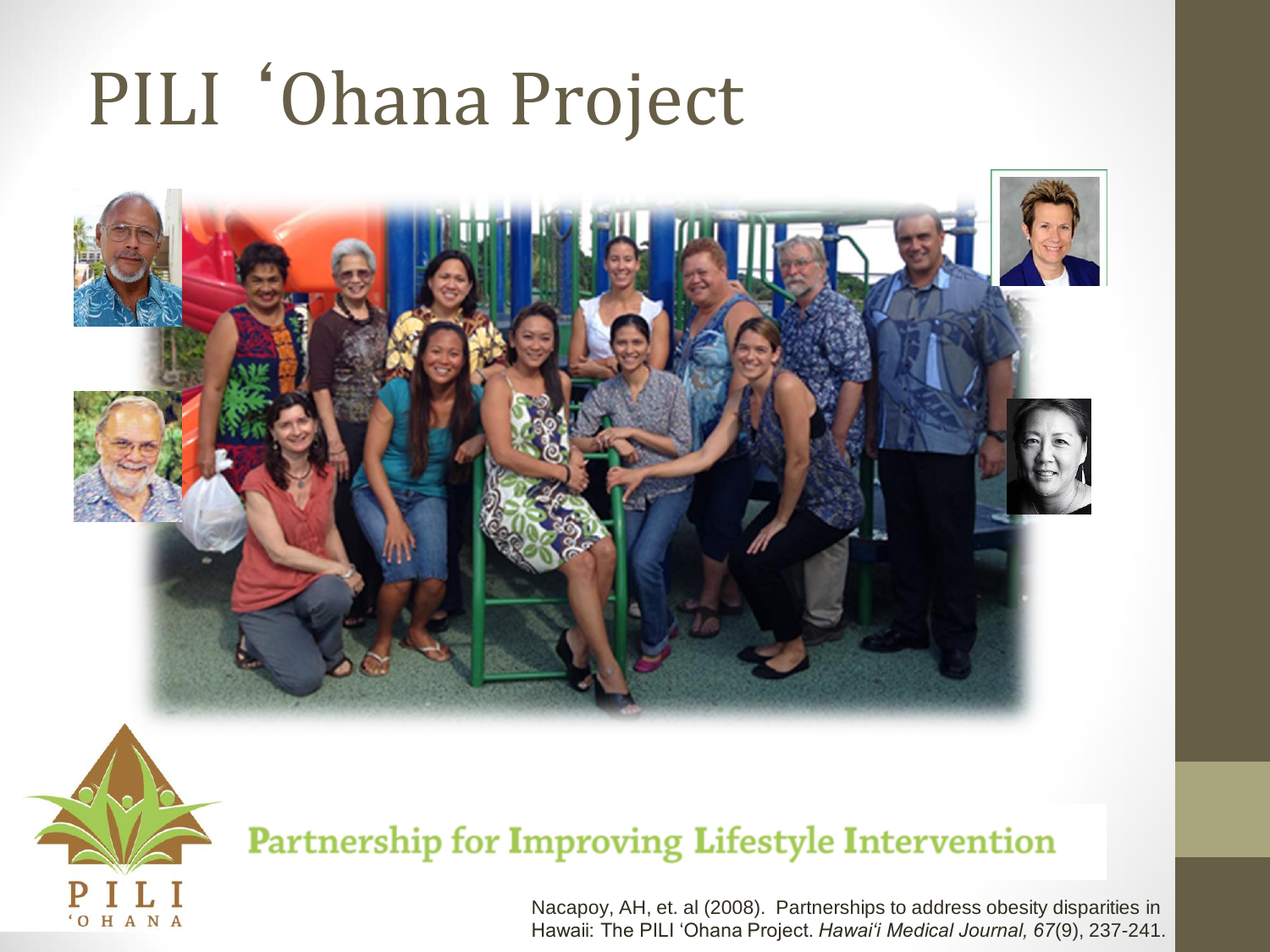# Determinants of Weight Loss



**\*In: Mau, MK et al. (2010). Translating Diabetes Prevention into Native Hawaiian and Pacific Islander Communities: The PILI 'Ohana Pilot Project.** *Progress in Community Health Partnerships: Research, Education, and Action, 4(1), 7-16***.**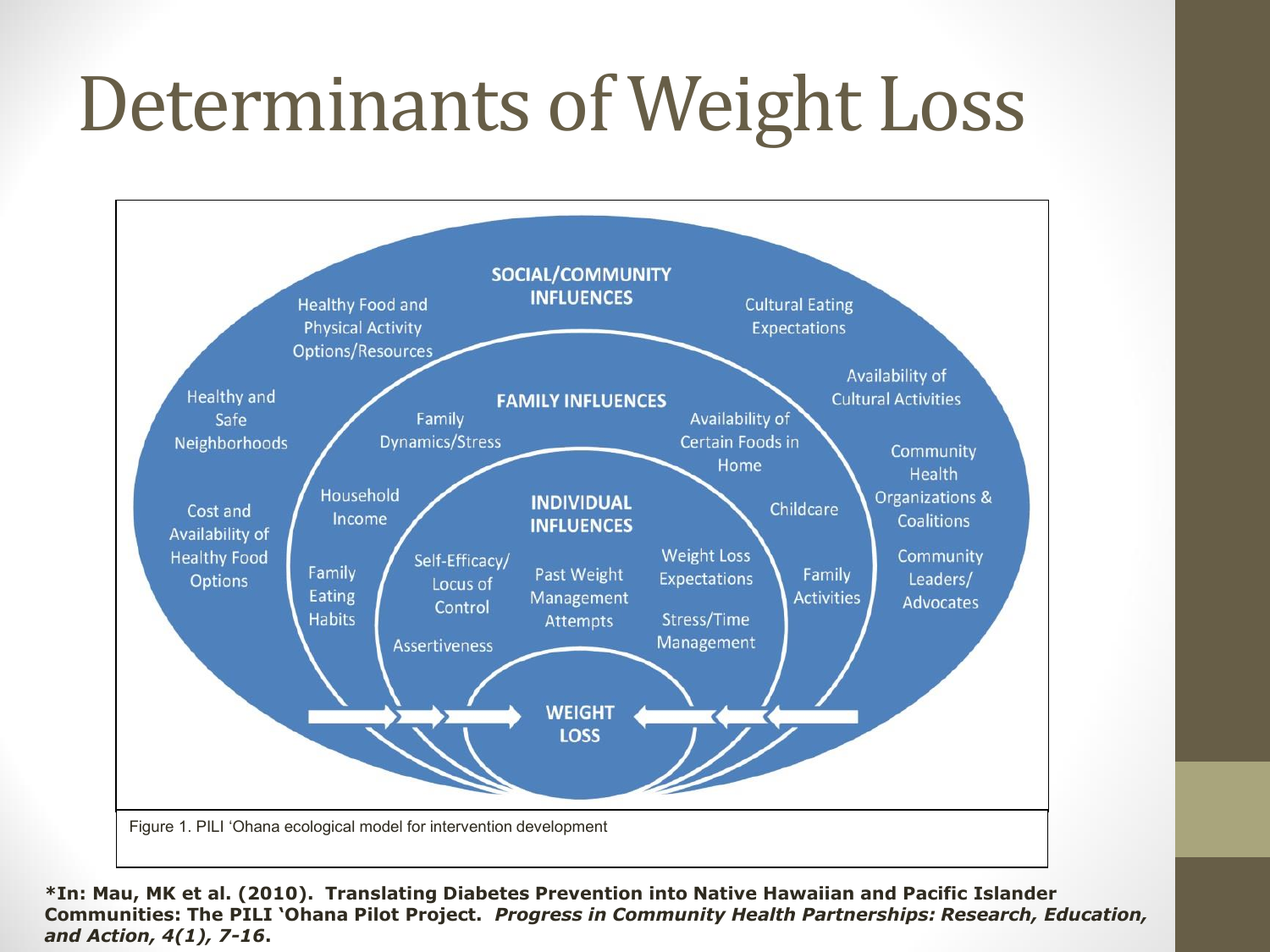# DPP – Lifestyle Intervention

- 16-session core-curriculum on behavioral selfmanagement strategies for weight loss and physical activity
- Lifestyle coaches
- Frequent contact with participants
- Supervised physical activity sessions
- Maintenance strategies
- Individualized adherence strategies
- Network of training, feedback, and clinical support The Diabetes Prevention Program (DPP) Research Group.

(2002). The Diabetes Prevention Program (DPP): Description of lifestyle intervention. Diabetes Care, 25(12), 2165–2171.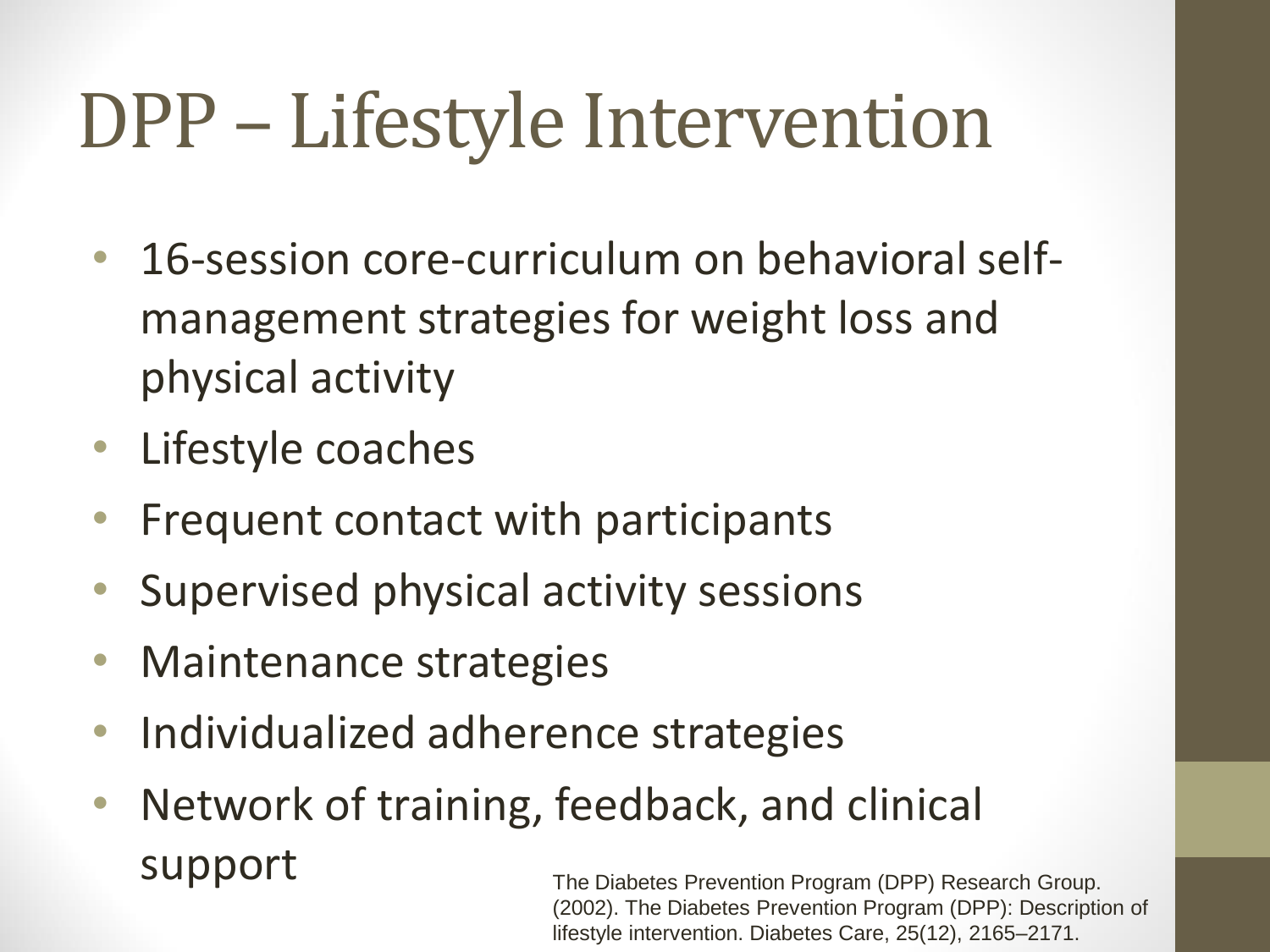#### BHM lofestyle Program

| 1: Introduction to PILI Lifestyle | • 1A: Welcome to the Lifestyle Balance Program<br>• 12: The Slippery Slope of Lifestyle Change<br>• 16: Ways to Stay Motivated |  |  |
|-----------------------------------|--------------------------------------------------------------------------------------------------------------------------------|--|--|
| <b>2: Getting Started</b>         | • 1B: Getting Started Being Active<br>• 3: Being Active: A Way of Life<br>• 5: Three Ways to Eat Less Fat                      |  |  |
| 3: Get Moving                     | • 1B: Get Started Being Active & Losing Weight<br>• 4: Be A Fat Detective<br>• 2: Move Those Muscles                           |  |  |
| 4: Make it Fun                    | • 6: Healthy Eating<br>• 10: Four Keys To Healthy Eating Out<br>• 13: Jump Start Your Activity Plan                            |  |  |
| 5: Keep it Going                  | .8: Tip the Calorie Balance<br>• Economics of Healthy Eating (Meal Planning)                                                   |  |  |
| <b>6: Taking Charge</b>           | • 7: Take Charge of What's Around You<br>• 14: Make Social Cues Work for You.                                                  |  |  |
| 7: Talking it Out                 | •9: Problem Solving<br>. Talking with your Doctor                                                                              |  |  |
| 8: Wrapping it Up                 | • 11: Talk Back To Negative Thoughts<br>• 15: You Can Manage Stress                                                            |  |  |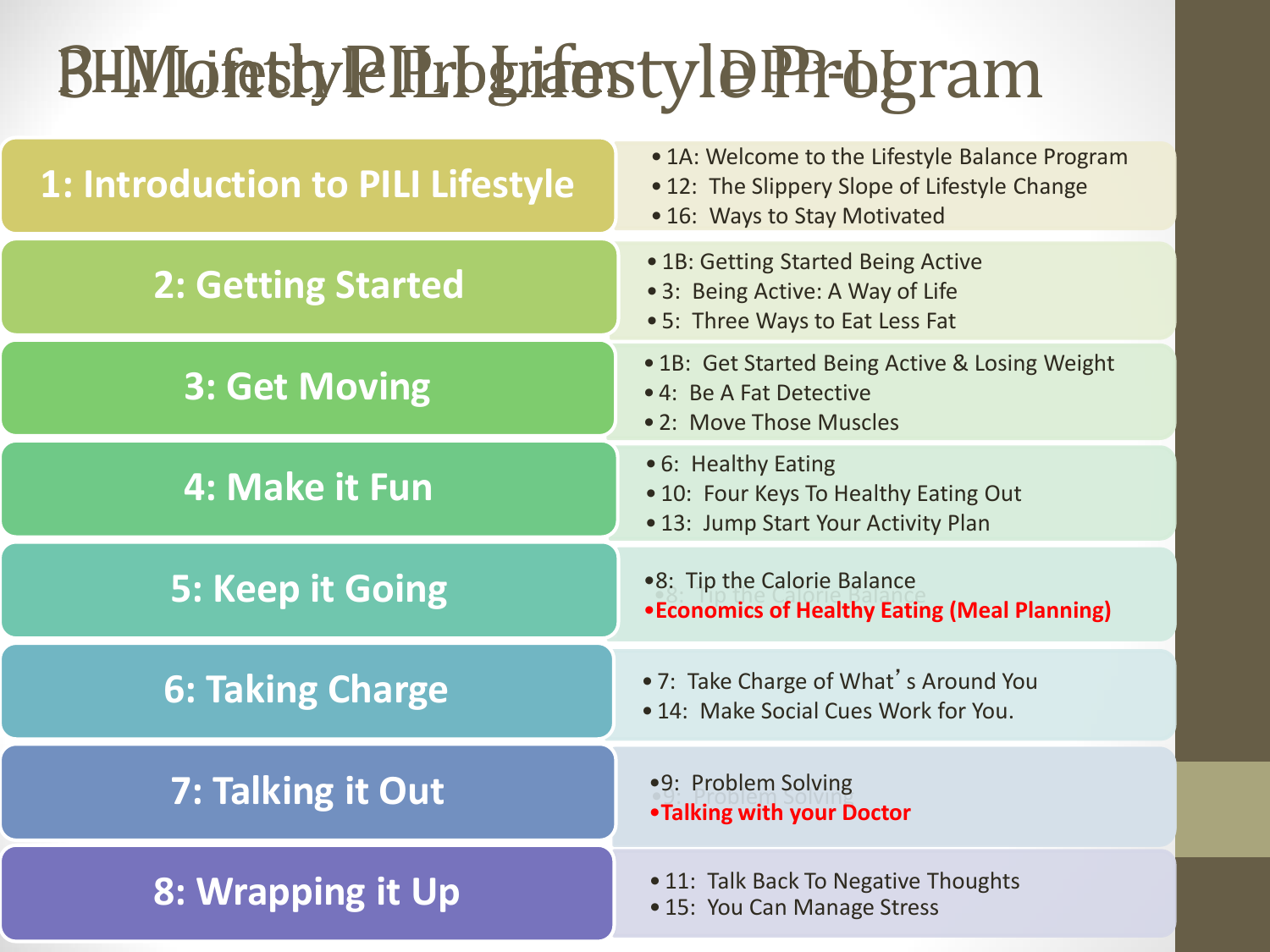#### Assessments

- Baseline and 3-months
	- Height (cm)
	- Weight (kg)



- Systolic/diastolic blood pressure
- Fat intake Eating Habits Questionnaire
- Physical Activity Frequency Brief Physical Activity Questionnaire
- Physical Functioning 6-minute Walk Test

Kaholokula, J.K., et. al (2012). A Family and Community Focused Lifestyle Program Prevents Weight Regain in Asian and Pacific Islanders: A Pilot Randomized Controlled Trial. *Health Education & Behavior*. May 6. 39(4), 386-395.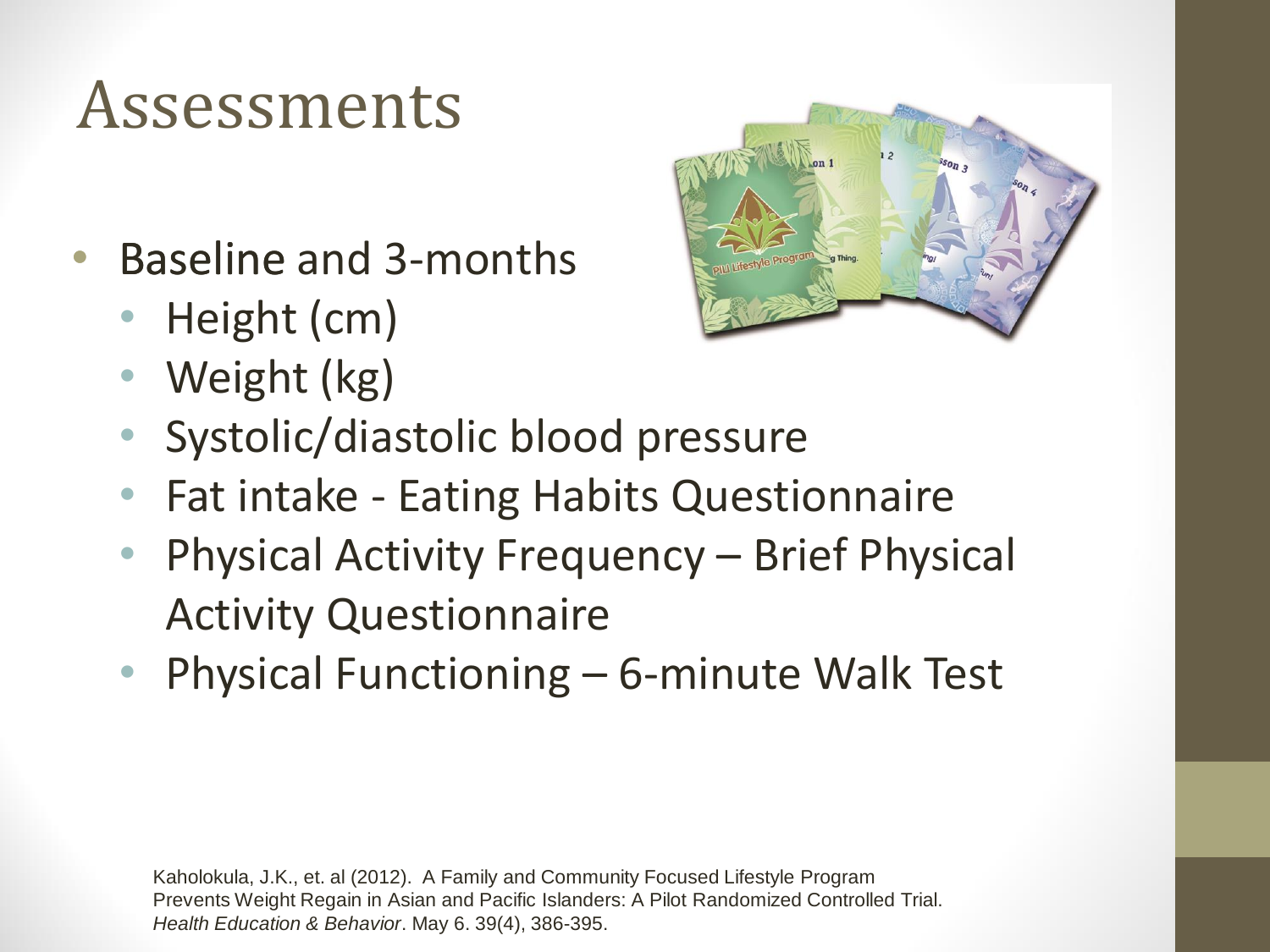#### **Participants**

- Self-reported Native Hawaiian, Filipino, or other Pacific Islander
- Age 18 years or older
- BMI  $\geq$ 25 kg/m<sup>2</sup> or  $\geq$ 23 kg/m<sup>2</sup> (Filipino ethnic background)
- Willing and able to follow a weight loss intervention
- Able to identify at least one family, friend or coworker who would be willing to support the participant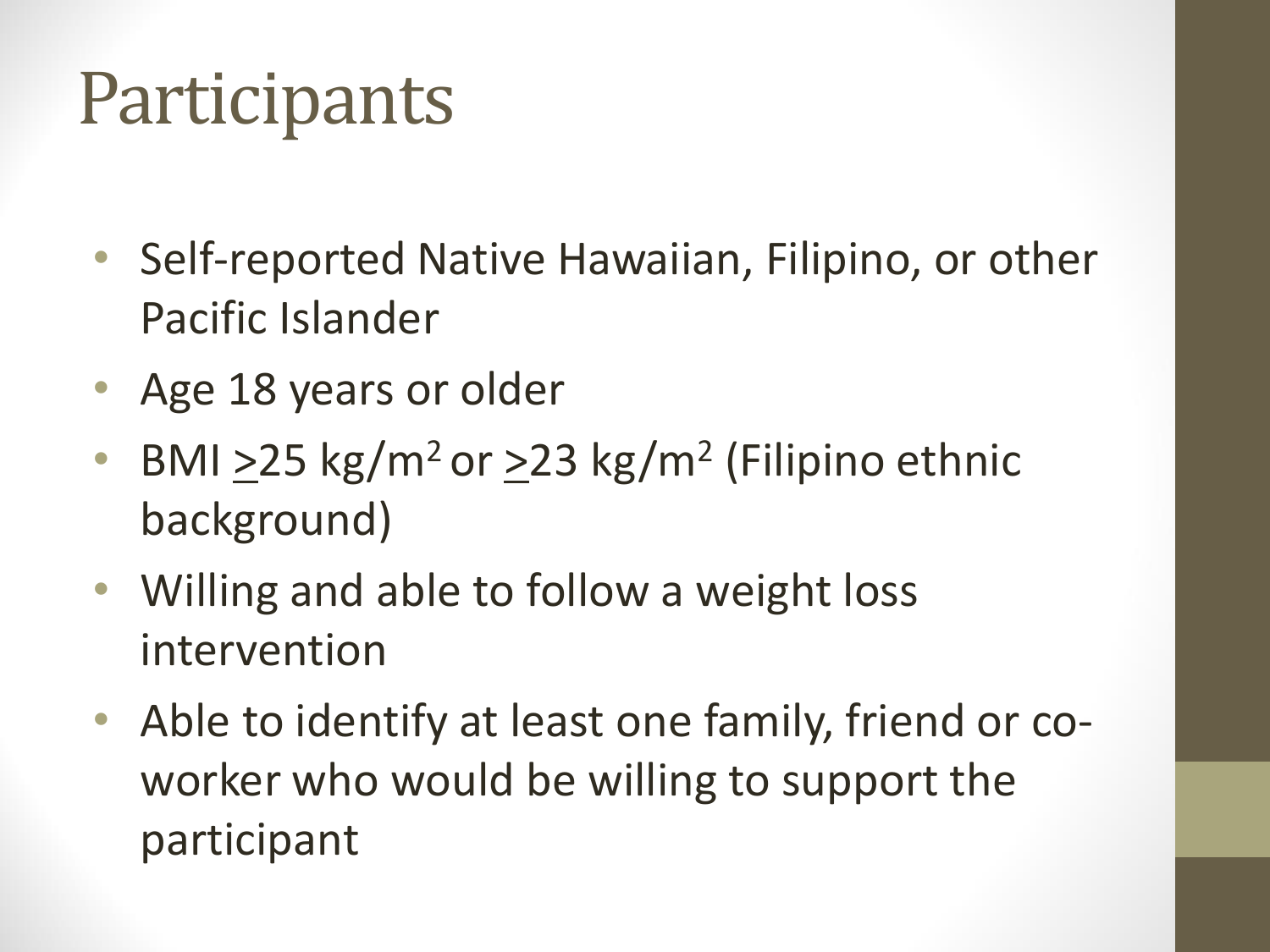### Intervention Study Results

Change in Clinical and Behavioral Measures Post-PILI 3-Month Weight Loss Program (N= 242)

| Measures <sup>a</sup>                    | Change           | p-value  |                       |
|------------------------------------------|------------------|----------|-----------------------|
| Weight (kg)                              | $-1.7 \pm 3.5$   | < 0.0001 |                       |
| Body Mass Index (kg/m <sup>2</sup> )     | $-0.6 \pm 1.3$   | < 0.0001 |                       |
| <b>Systolic Blood Pressure</b><br>(mmHg) | $-2.8 \pm 12.5$  | 0.001    | $s$ <sub>s</sub> on 3 |
| Diastolic Blood Pressure<br>(mmHg)       | $-2.0 \pm 8.1$   | < 0.0001 |                       |
| 6 minute Walk Test (feet)                | $74.7 \pm 154.7$ | < 0.0001 |                       |
| Dietary Fat Intake Score b               | $-0.2 \pm 0.3$   | < 0.0001 |                       |
| Physical Activity Level <sup>c</sup>     | $-0.6 \pm 1.1$   | < 0.0001 |                       |

a = all measures reported as mean + SD;

b = dietary fat score  $\geq$  2.5 indicates greater than 30% of calories from fat.

c = frequency of moderate-vigorous physical activity, range: 1= >4 times/wk (more active) to 5=rarely or never (less active).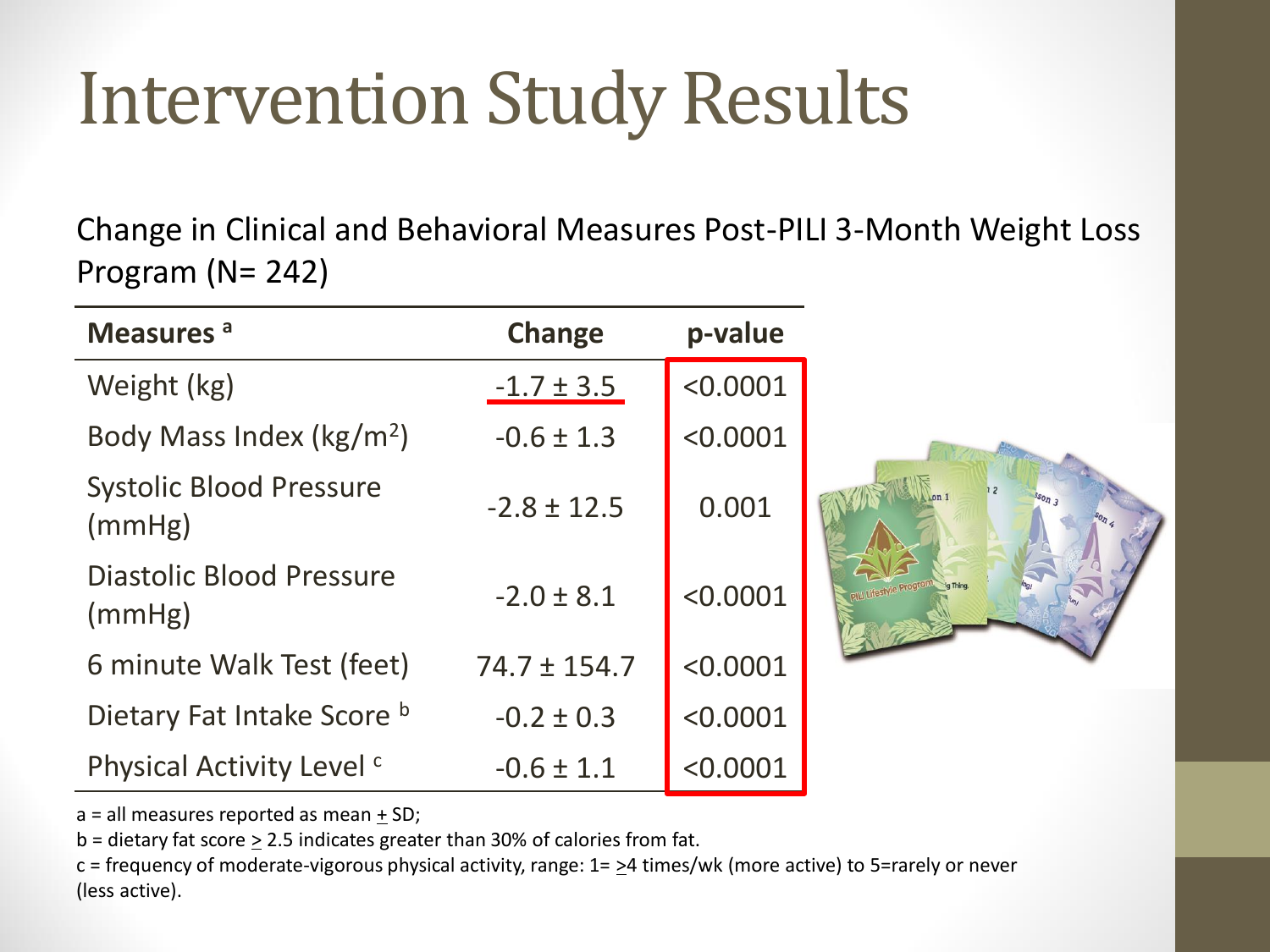#### PILI@Work

Change in Clinical and Behavioral Measures Post-PILI 3-Month Weight Loss Program (N=217)

| Measures <sup>a</sup>                    | <b>Change</b>     | p-value  |
|------------------------------------------|-------------------|----------|
| Weight (kg)                              | $-1.2 \pm 2.6$    | < 0.001  |
| Body Mass Index ( $\text{kg/m}^2$ )      | $-0.5 \pm 1.0$    | < 0.001  |
| <b>Systolic Blood Pressure</b><br>(mmHg) | $-2.4 \pm 11.2$   | < 0.15   |
| Diastolic Blood Pressure<br>(mmHg)       | $-2.5 \pm 7.2$    | < 0.02   |
| 6 minute Walk Test<br>(feet)             | $113.0 \pm 121.1$ | < 0.0001 |
| Dietary Fat Intake Scoreb                | $-0.2 \pm 0.3$    | < 0.01   |
| Physical Activity Level <sup>c</sup>     | $-0.5 \pm 1.0$    | < 0.0001 |



 $a =$  all measures reported as mean  $\pm$  SD;

b = dietary fat score  $\geq$  2.5 indicates greater than 30% of calories from fat.

c = frequency of moderate-vigorous physical activity, range: 1= >4 times/wk (more active) to 5=rarely or never (less active).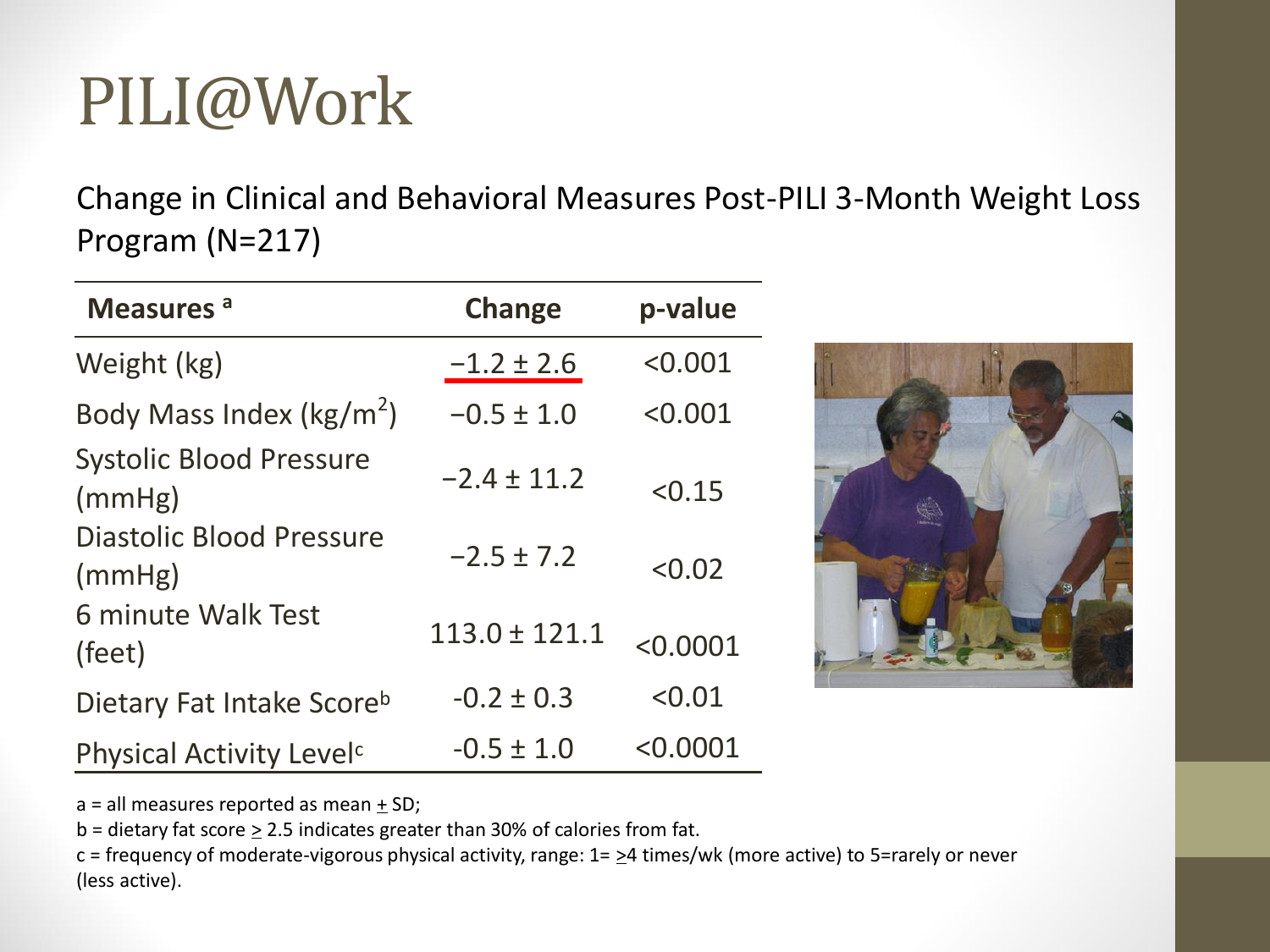# Partners in Care (PIC)

- 12 weekly, group-based lessons
- Diabetes self-care program
- Based on ADA guidelines
- Basic information about diabetes care
- Emphasizes goals for blood sugar levels, blood pressure, and lipids.



Sinclair, K.A., et. al (2012). Outcomes from a diabetes self-management intervention for Native Hawaiians and Pacific Peoples: Partners in Care. Annals of Behavioral Medicine.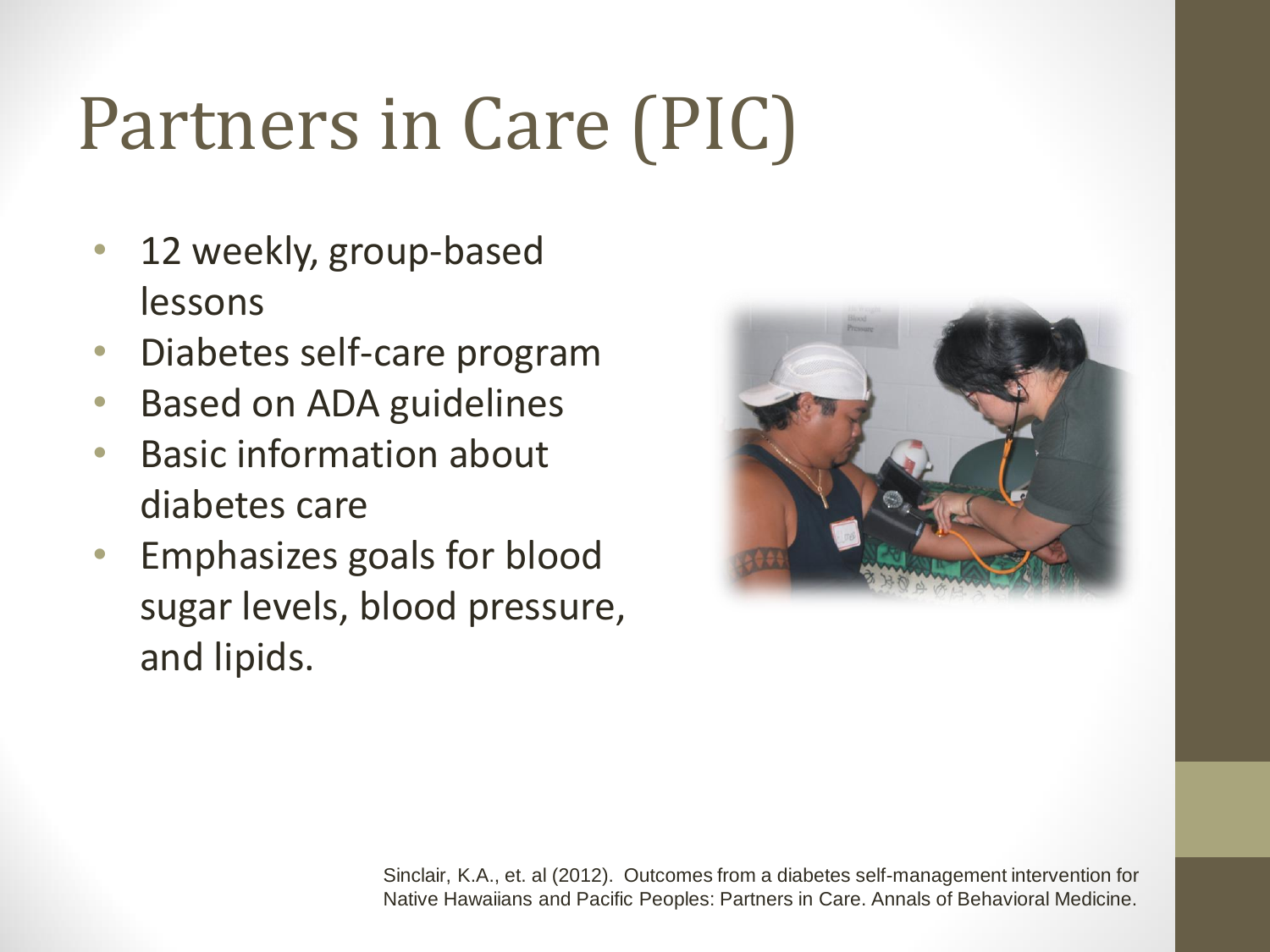#### PIC Results

| <b>Measure</b>                          | <b>Pilot</b><br>$(n=34)$ | <b>RMATRIX</b><br>$(n=65)$ | P value |
|-----------------------------------------|--------------------------|----------------------------|---------|
| HbA1c                                   |                          |                            |         |
| <b>Baseline</b>                         | 9.7(2.1)                 | 9.7(2.1)                   |         |
| 3 month                                 | 8.2(1.1)                 | 9.0(2.1)                   | < 0.01  |
| <b>Problem Areas in Diabetes Score</b>  |                          |                            |         |
| <b>Baseline</b>                         | 31(31)                   | 35.2(24.7)                 |         |
| 3 months                                | 20(22)                   | 27.1(22.9)                 | < 0.05  |
| Diabetes Care Profile                   |                          |                            |         |
| <b>Baseline</b>                         | 31(10)                   | 30(9)                      |         |
| 3 months                                | 50(9)                    | 36(8)                      | < 0.001 |
| Summary of Diabetes Self-Care Attitudes |                          |                            |         |
| <b>Baseline</b>                         | 19(4)                    | 17.5(4.9)                  |         |
| 3 months                                | 26(3)                    | 18.4(4.4)                  | < 0.01  |

Sinclair, K.A., et. al (2012). Outcomes from a diabetes self-management intervention for Native Hawaiians and Pacific Peoples: Partners in Care. Annals of Behavioral Medicine.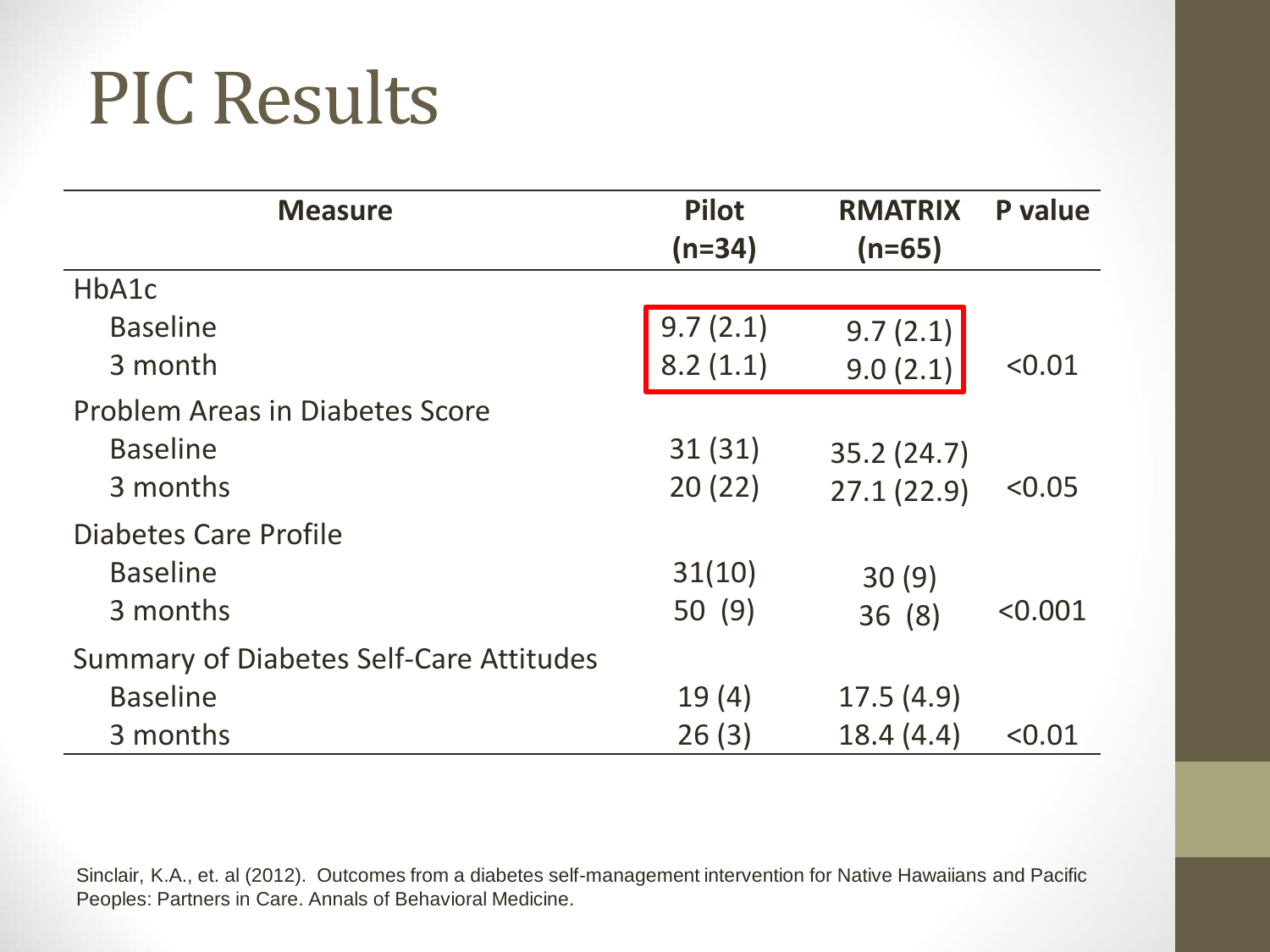#### Lessons Learned

- Facilitators matter
	- Commitment but not education level
	- Active involvement
- One size does not fit all
	- Differences in acculturation-related factors, motivation, and community resources
- Participant engagement
	- Increased through group interaction, games, activities, immediate positive reinforcements
	- May contribute to enhanced weight loss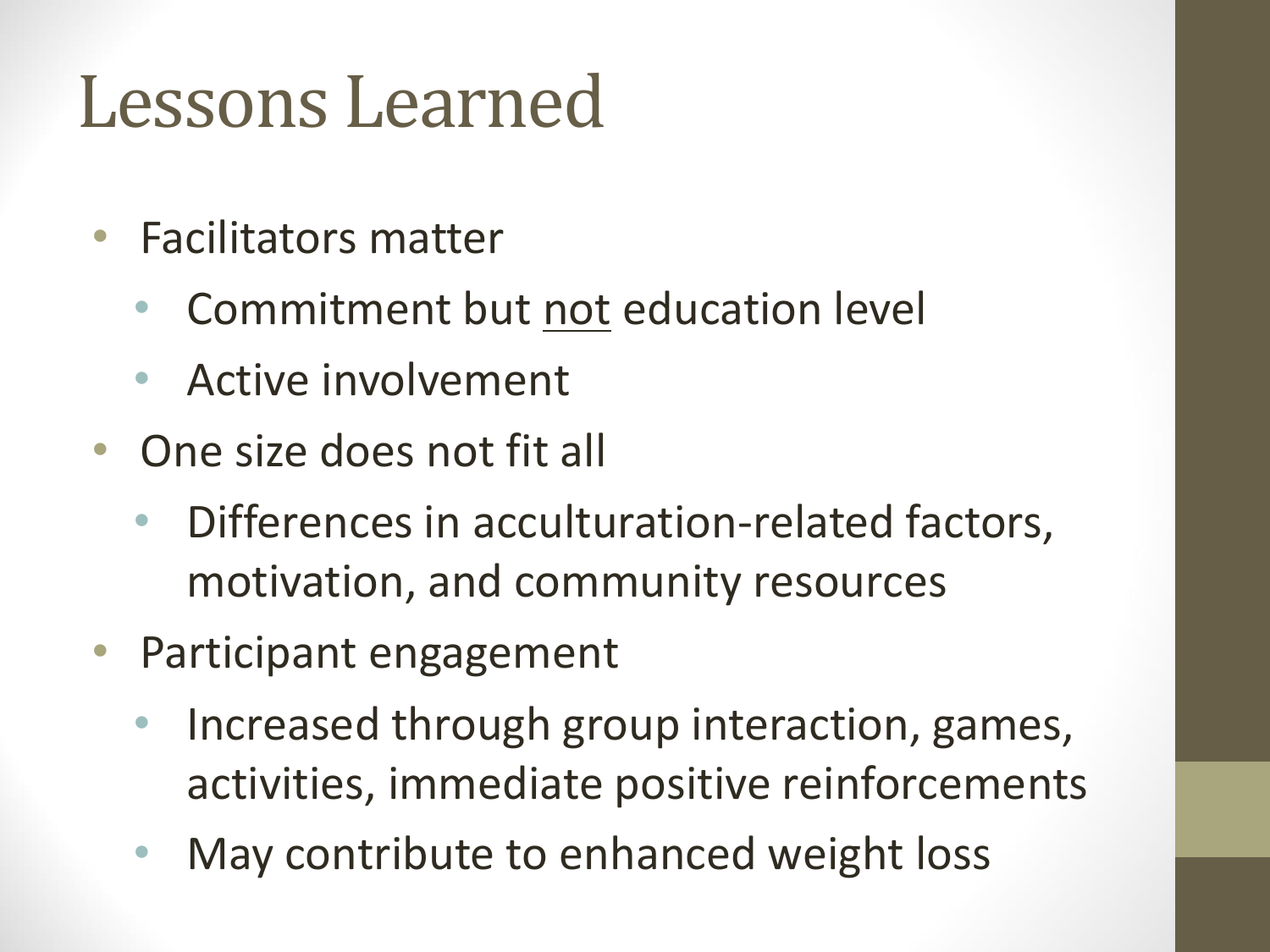# Mentoring Model



Delafield, R. et. al. (in review) A CBPR guided model for dissemination of evidenced-based interventions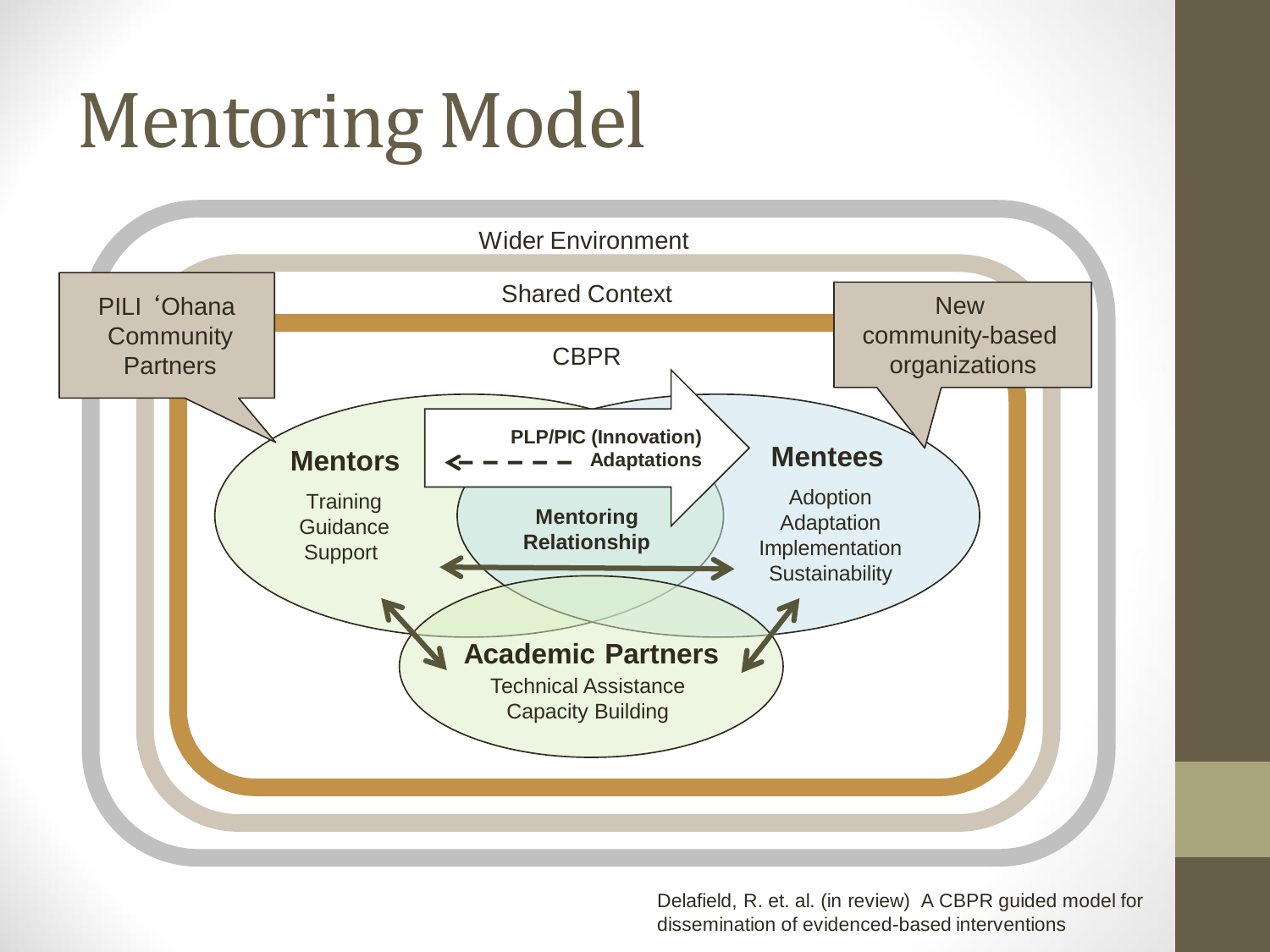# Acknowledgements

- PILI 'Ohana Project:
	- Dr. Keawe'aimoku Kaholokula
	- Dr. Marjorie Mau
	- Dr. Claire Hughes, Hawai'i Maoli
	- Donna-Marie Palakiko, Ke Ola Mamo
	- Puni Kekauoha, Kula no na Po'e Hawai'I
	- Sheryl Raneses, Kōkua Kalihi Valley.